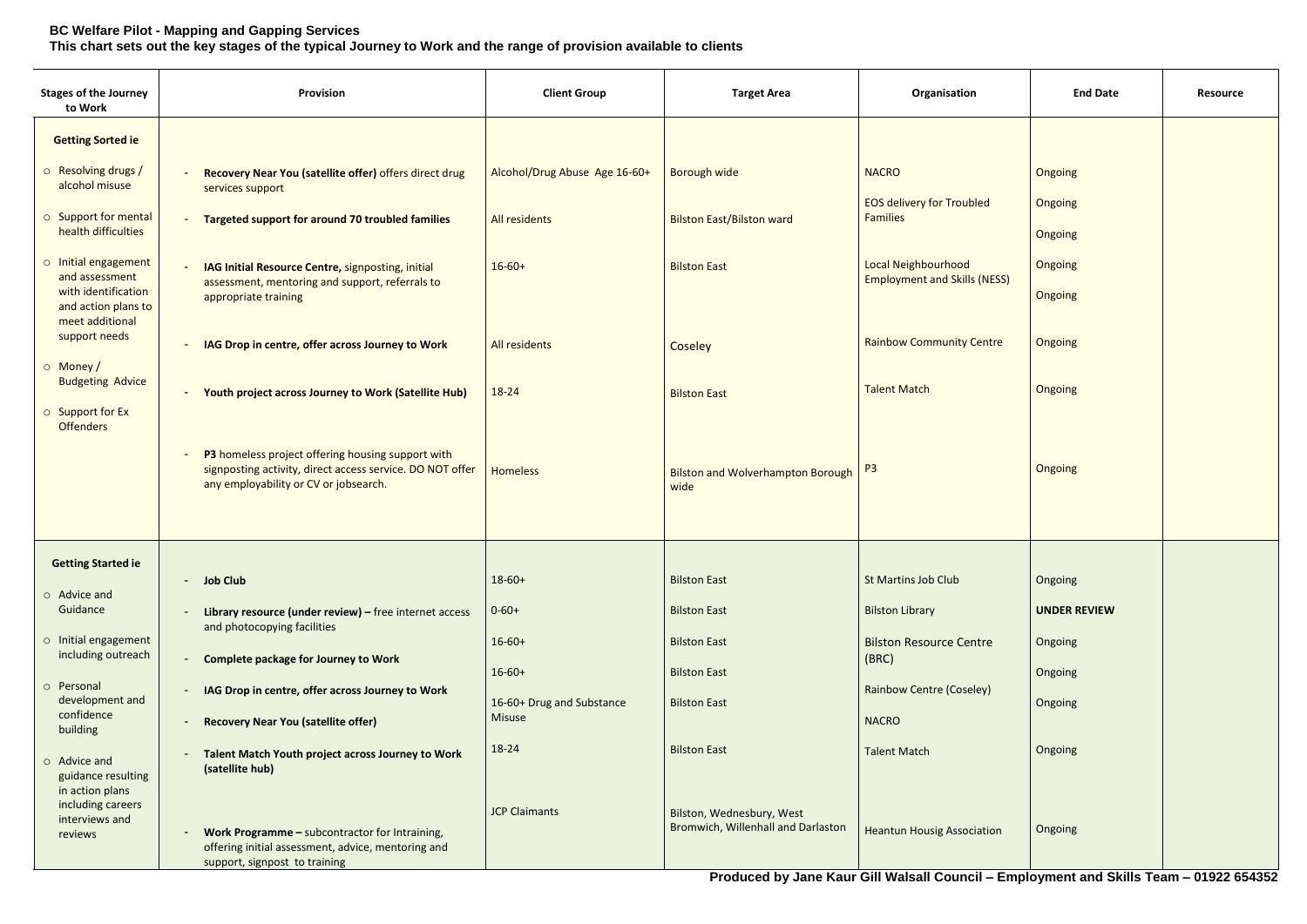| o Literacy, language<br>and numeracy     | Introduction to Care - 2 week programme offered to<br>JCP clients                                                                                                                                                                                                                                                                                                                                     |                  |                                                                        |                                                     |         |  |
|------------------------------------------|-------------------------------------------------------------------------------------------------------------------------------------------------------------------------------------------------------------------------------------------------------------------------------------------------------------------------------------------------------------------------------------------------------|------------------|------------------------------------------------------------------------|-----------------------------------------------------|---------|--|
|                                          |                                                                                                                                                                                                                                                                                                                                                                                                       |                  |                                                                        |                                                     |         |  |
|                                          |                                                                                                                                                                                                                                                                                                                                                                                                       |                  |                                                                        |                                                     |         |  |
|                                          |                                                                                                                                                                                                                                                                                                                                                                                                       |                  |                                                                        |                                                     |         |  |
|                                          |                                                                                                                                                                                                                                                                                                                                                                                                       |                  |                                                                        |                                                     |         |  |
|                                          |                                                                                                                                                                                                                                                                                                                                                                                                       |                  |                                                                        |                                                     |         |  |
|                                          |                                                                                                                                                                                                                                                                                                                                                                                                       |                  |                                                                        |                                                     |         |  |
|                                          |                                                                                                                                                                                                                                                                                                                                                                                                       |                  |                                                                        |                                                     |         |  |
|                                          |                                                                                                                                                                                                                                                                                                                                                                                                       |                  |                                                                        |                                                     |         |  |
|                                          |                                                                                                                                                                                                                                                                                                                                                                                                       |                  |                                                                        |                                                     |         |  |
|                                          |                                                                                                                                                                                                                                                                                                                                                                                                       |                  |                                                                        |                                                     |         |  |
|                                          |                                                                                                                                                                                                                                                                                                                                                                                                       |                  |                                                                        |                                                     |         |  |
| <b>Becoming More</b><br>Employable ie    |                                                                                                                                                                                                                                                                                                                                                                                                       |                  |                                                                        |                                                     |         |  |
| o Personal /<br><b>Vocational skills</b> | Job Club - partnership with Adult Education and<br>WIFRN,                                                                                                                                                                                                                                                                                                                                             | All residents    | Bilston                                                                | Bilston Resource Centre - St<br><b>Chads Church</b> | Ongoing |  |
| o Careers advice and                     | Drop in Centre, offers free IAG, signposting, advice and                                                                                                                                                                                                                                                                                                                                              | $16 - 60 +$      | <b>Bilston East</b>                                                    | <b>Rainbow Community Centre</b>                     | Ongoing |  |
| job seeking skills                       | guidance                                                                                                                                                                                                                                                                                                                                                                                              |                  |                                                                        | (Coseley)                                           | Ongoing |  |
| o Volunteering                           | <b>Recovery Near You (satellite offer)</b> Drug direct services $\vert$ All residents with drug and                                                                                                                                                                                                                                                                                                   | substance misuse | <b>Bilston Ward</b>                                                    | <b>NACRO</b>                                        | Ongoing |  |
| o Pre-recruitment<br>training            |                                                                                                                                                                                                                                                                                                                                                                                                       |                  | <b>Bilston East</b>                                                    |                                                     | Ongoing |  |
| O Benefits advice                        | Youth project across Journey to Work (satellite hub)                                                                                                                                                                                                                                                                                                                                                  |                  |                                                                        |                                                     | Ongoing |  |
|                                          |                                                                                                                                                                                                                                                                                                                                                                                                       | 18-24            | Wolverhampton Borough Wide but a<br>satalite communication hub will be | <b>Talent Match</b>                                 |         |  |
| o Literacy, language<br>and numeracy     | - Job Club                                                                                                                                                                                                                                                                                                                                                                                            |                  | based in Bilston                                                       |                                                     |         |  |
|                                          |                                                                                                                                                                                                                                                                                                                                                                                                       | All residents    | Bilston                                                                | <b>Bradley Resource Action Group</b>                |         |  |
|                                          | - Job club                                                                                                                                                                                                                                                                                                                                                                                            |                  |                                                                        |                                                     |         |  |
|                                          |                                                                                                                                                                                                                                                                                                                                                                                                       | All residents    | Bilston                                                                | St Martins Job Club                                 |         |  |
|                                          | Courses (employability team) that are currently<br>delivered: Care level 1 Award, Construction Multi Skills<br>Units L1, Customer Service L2 Award, Employment Skills<br>L1 Award, Engineering L2 Certificate (preparing to work<br>in Engineering and Manufacturing), Fitness Instructor L2<br>Cert, English / Maths Entry level upwards, IT<br>preparation for work, Painting E3 Award, Phonics pre | All residents    | Wolverhampton Borough Wide                                             | <b>Wolverhampton College</b>                        |         |  |
|                                          | Entry (English for everyday life), Retail L2 Certificate,<br>Universal job match - IT Entry award.                                                                                                                                                                                                                                                                                                    |                  |                                                                        |                                                     |         |  |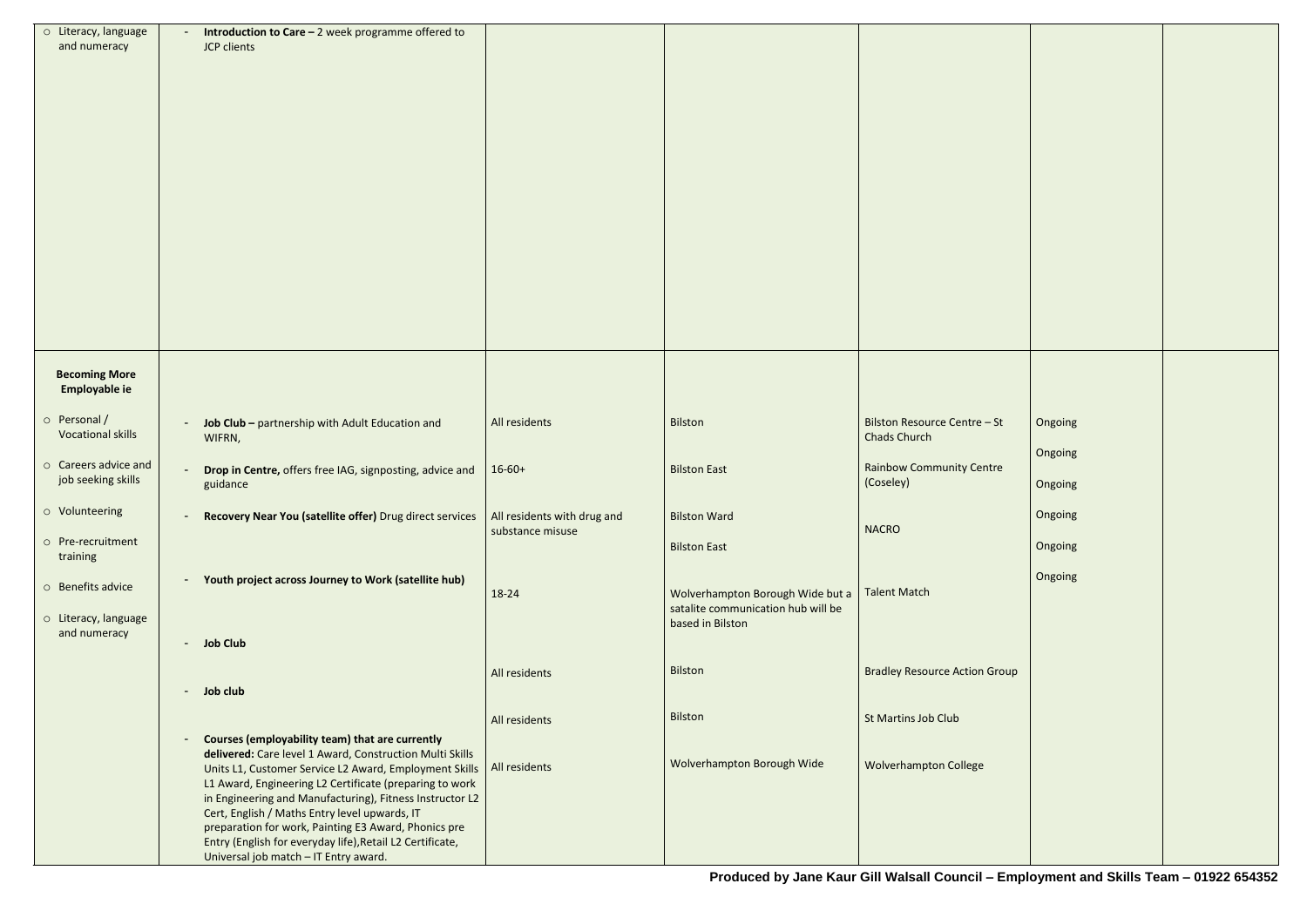|                                                                                                                                       | In addition 1-2 day courses in First Aid, First Aid (child<br>and baby), Food safety, risk assessment, COSHH,<br>Asbestos Awareness, IOSH Working Safely, Manual<br>Handling.<br>Prince Trust Team Programme - 12 week personal<br>development programme<br><b>Employability Support - Group and one-to-one</b><br>support. CV's, preparing for interview, one-to-one<br>support with applications, basic IT training with IT<br>facilities, ESOL and Literacy & Numeracy courses                                                                                                                                                                                                                                                                                                                                                                                                                                                                       |                          | <b>Bilston</b>                                            | <b>Bilston Resource Centre</b>                       |
|---------------------------------------------------------------------------------------------------------------------------------------|---------------------------------------------------------------------------------------------------------------------------------------------------------------------------------------------------------------------------------------------------------------------------------------------------------------------------------------------------------------------------------------------------------------------------------------------------------------------------------------------------------------------------------------------------------------------------------------------------------------------------------------------------------------------------------------------------------------------------------------------------------------------------------------------------------------------------------------------------------------------------------------------------------------------------------------------------------|--------------------------|-----------------------------------------------------------|------------------------------------------------------|
| <b>Getting into Work ie</b>                                                                                                           |                                                                                                                                                                                                                                                                                                                                                                                                                                                                                                                                                                                                                                                                                                                                                                                                                                                                                                                                                         |                          |                                                           |                                                      |
| $\circ$ Advice and<br>Guidance<br>o Recruitment<br>$\circ$ Job placements<br>$\circ$ Work experience /<br>trials<br>O Apprenticeships | <b>Courses (employability team) that are currently</b><br>delivered: Care level 1 Award, Construction Multi Skills<br>Units L1, Customer Service L2 Award, Employment Skills<br>L1 Award, Engineering L2 Certificate (preparing to work<br>in Engineering and Manufacturing), Fitness Instructor L2<br>Cert, English / Maths Entry level upwards, IT<br>preparation for work, Painting E3 Award, Phonics pre<br>Entry (English for everyday life), Retail L2 Certificate,<br>Universal job match - IT Entry award.<br>In addition 1-2 day courses in First Aid, First Aid (child<br>and baby), Food safety, risk assessment, COSHH,<br>Asbestos Awareness, IOSH Working Safely, Manual<br>Handling.<br>Prince Trust Team Programme - 12 week personal<br>development programme<br>16-18 Study Programme<br>Paticip8, IAG for NEETS<br>Apprenticeships/Traineeships<br>Schools Programmes 14+ school learners<br>Parents to be Programme (young parents) | All residents<br>$16-19$ | Wolverhampton Borough Wide<br><b>Bilston (Intraining)</b> | <b>Wolverhampton College</b><br><b>Nova Training</b> |
|                                                                                                                                       | ERDF Outreach service in the community 1-1 work<br>support, job search support, IAG, volunteering<br>IT/Computers. Literacy pre entry- E3, ICT L1/L2,<br>Numeracy Entry 1-2, ESOL pre entry L1. Sage and Book<br>keeping                                                                                                                                                                                                                                                                                                                                                                                                                                                                                                                                                                                                                                                                                                                                | $18-60+$                 | <b>Bilston East</b>                                       | <b>Bilston Resource Centre (</b>                     |
|                                                                                                                                       | JLR pre-employability training<br>Adult Community Work Skills Programme - 6 week<br>۰.<br>programme, includes interview skills and techniques,<br>CV building                                                                                                                                                                                                                                                                                                                                                                                                                                                                                                                                                                                                                                                                                                                                                                                           | $24+$                    |                                                           | <b>Wolverahampton College</b>                        |
|                                                                                                                                       |                                                                                                                                                                                                                                                                                                                                                                                                                                                                                                                                                                                                                                                                                                                                                                                                                                                                                                                                                         |                          |                                                           |                                                      |